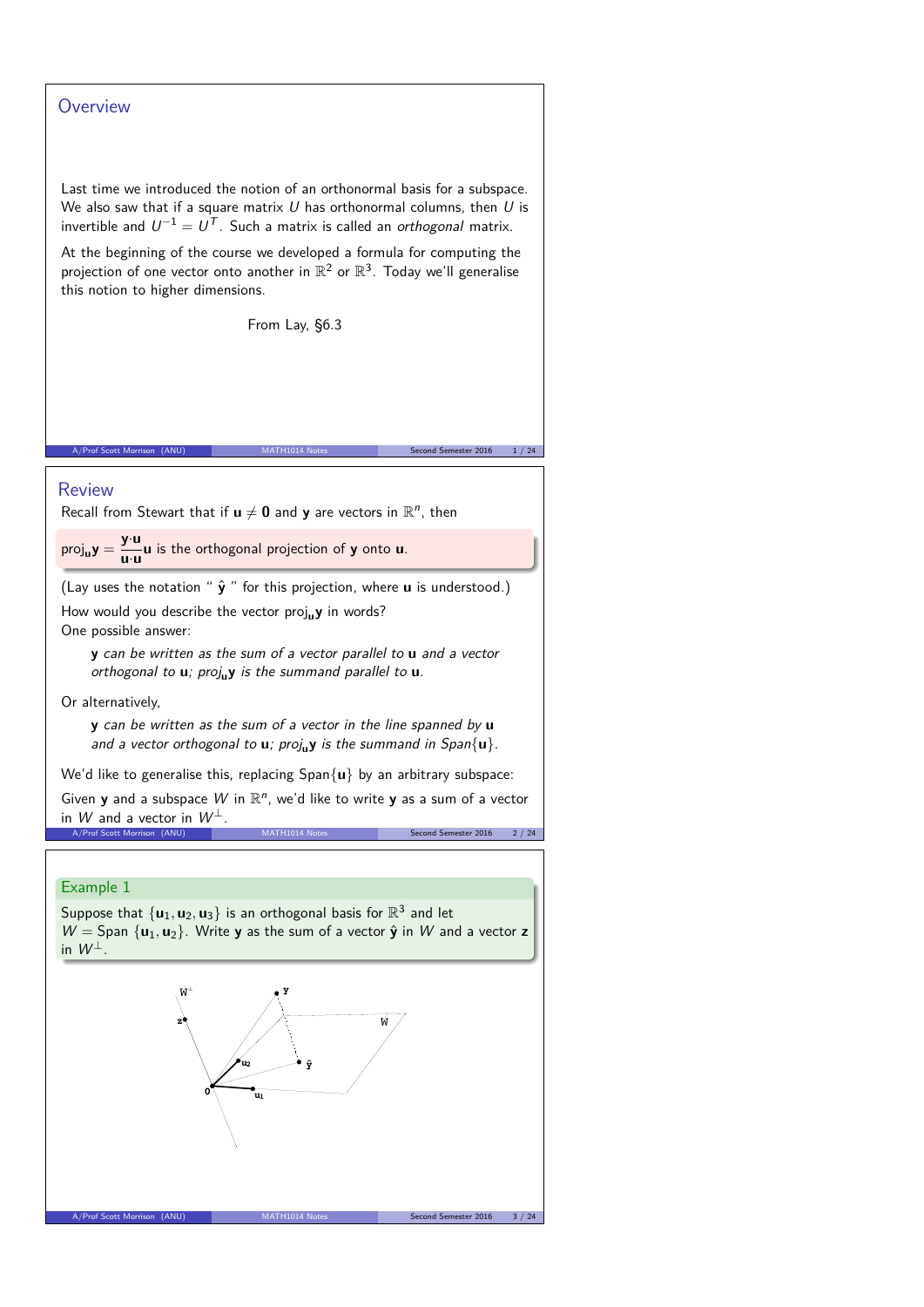Recall that for any orthogonal basis, we have

**y**ˆ =

$$
y = \frac{y \cdot u_1}{u_1 \cdot u_1} u_1 + \frac{y \cdot u_2}{u_2 \cdot u_2} u_2 + \frac{y \cdot u_3}{u_3 \cdot u_3} u_3.
$$

It follows that

$$
=\frac{\boldsymbol{y}{\cdot}\boldsymbol{u}_1}{\boldsymbol{u}_1{\cdot}\boldsymbol{u}_1} \boldsymbol{u}_1 + \frac{\boldsymbol{y}{\cdot}\boldsymbol{u}_2}{\boldsymbol{u}_2{\cdot}\boldsymbol{u}_2} \boldsymbol{u}_2
$$

and

$$
z=\frac{y\cdot u_3}{u_3\cdot u_3}u_3.
$$

Since  $\mathbf{u}_3$  is orthogonal to  $\mathbf{u}_1$  and  $\mathbf{u}_2$ , its scalar multiples are orthogonal to Span $\{u_1, u_2\}$ . Therefore  $z \in W^{\perp}$ 

All this can be generalised to any vector **y** and subspace  $W$  of  $\mathbb{R}^n$ , as we will see next.

A/Prof Scott Morrison (ANU) MATH1014 Notes Second Semester 2016 4 / 24

# The Orthogonal Decomposition Theorem

Theorem

Let W be a subspace in  $\mathbb{R}^n$ . Then each  $y \in \mathbb{R}^n$  can be written uniquely in the form

$$
y = \hat{y} + z \tag{1}
$$

where  $\hat{\mathbf{y}} \in W$  and  $\mathbf{z} \in W^{\perp}$ .

If  $\{u_1, \ldots, u_p\}$  is any orthogonal basis of W, then

$$
\hat{\mathbf{y}} = \frac{\mathbf{y} \cdot \mathbf{u}_1}{\mathbf{u}_1 \cdot \mathbf{u}_1} \mathbf{u}_1 + \dots + \frac{\mathbf{y} \cdot \mathbf{u}_p}{\mathbf{u}_p \cdot \mathbf{u}_p} \mathbf{u}_p \tag{2}
$$

The vector  $\hat{y}$  is called the **orthogonal projection of**  $y$  **onto** W.

Note that it follows from this theorem that to calculate the decomposition  $y = \hat{y} + z$ , it is enough to know one orthogonal basis for W explicitly. Any orthogonal basis will do, and all orthogonal bases will give the same decomposition  $y = \hat{y} + z$ .

A/Prof Scott Morrison (ANU) MATH1014 Notes Second Semester 2016 5 / 24

A/Prof Scott Morrison (ANU)

Example 2 Given  $u_1 =$  $\Gamma$  $\left| \right|$ 1 1 0  $\overline{-1}$ Ī.  $\parallel$  $, u_2 =$  $\Gamma$  $\parallel$ 1 0 1 1 Ī.  $\parallel$  $, u_3 =$  $\Gamma$  $\parallel$ 0 −1 1  $\overline{-1}$ T.  $\parallel$ let W be the subspace of  $\mathbb{R}^4$  spanned by  $\{u_1, u_2, u_3\}$ . Write **y** =  $\Gamma$  $\perp$  $\mathbf{I}$  $\mathbf{I}$  $\mathbf{I}$ 2 −3 4 1 T.  $\mathbf{I}$  $\mathbf{I}$  $\mathbf{I}$ as the sum of a vector in  $W$  and a vector orthogonal to  $W$ .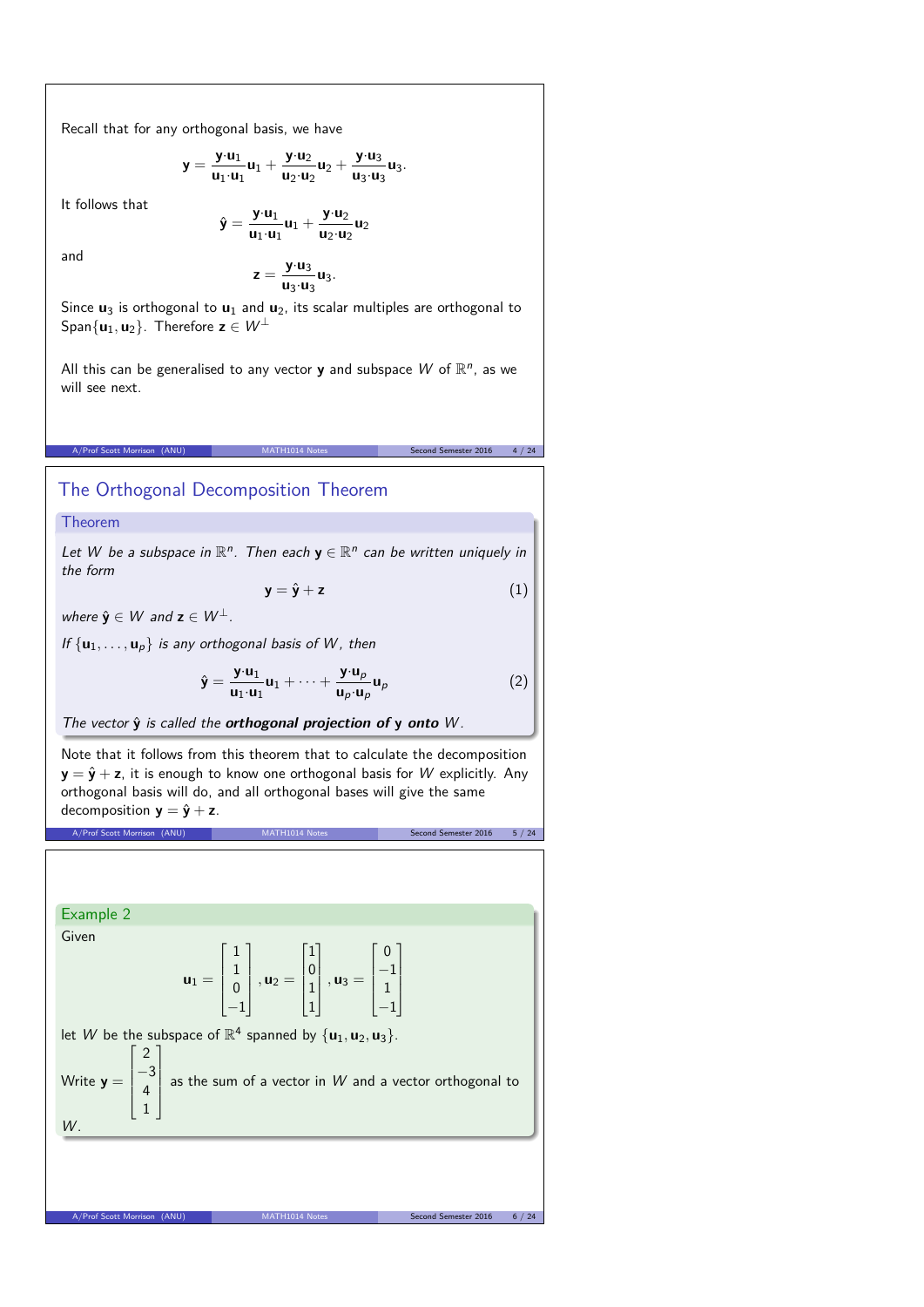The orthogonal projection of **y** onto *W* is given by  
\n
$$
\hat{y} = \frac{y \cdot u_1}{u_1 \cdot u_1} u_1 + \frac{y \cdot u_2}{u_2 \cdot u_2} u_2 + \frac{y \cdot u_3}{u_3 \cdot u_3} u_3
$$
\n
$$
= \frac{-2}{3} \begin{bmatrix} 1 \\ 1 \\ 0 \\ -1 \end{bmatrix} + \frac{7}{3} \begin{bmatrix} 1 \\ 0 \\ 1 \\ 1 \end{bmatrix} + \frac{6}{3} \begin{bmatrix} 0 \\ -1 \\ 1 \\ -1 \end{bmatrix}
$$
\nAlso  
\n
$$
z = y - \hat{y} = \begin{bmatrix} 2 \\ -3 \\ 4 \\ 1 \end{bmatrix} - \frac{1}{3} \begin{bmatrix} 5 \\ -8 \\ 13 \\ 3 \end{bmatrix} = \frac{1}{3} \begin{bmatrix} 1 \\ -1 \\ -1 \\ 0 \end{bmatrix}
$$
\nAlso  
\n
$$
z = y - \hat{y} = \begin{bmatrix} 2 \\ -3 \\ 4 \\ 1 \end{bmatrix} - \frac{1}{3} \begin{bmatrix} 5 \\ -8 \\ 13 \\ 3 \end{bmatrix} = \frac{1}{3} \begin{bmatrix} 1 \\ -1 \\ -1 \\ 0 \end{bmatrix}
$$
\nThus the desired decomposition of **y** is  
\n
$$
y = \hat{y} + z
$$
\n
$$
\begin{bmatrix} 2 \\ -3 \\ 4 \\ 1 \end{bmatrix} = \frac{1}{3} \begin{bmatrix} 5 \\ -8 \\ 13 \\ 3 \end{bmatrix} + \frac{1}{3} \begin{bmatrix} 1 \\ -1 \\ -1 \\ -1 \end{bmatrix}.
$$
\nThe Orthogonal Decomposition Theorem ensures that  $z = y - \hat{y}$  is in  $W^{\perp}$ .  
\nHowever, verifying this is a good check against computational mistakes.  
\nThis problem was made easier by the fact that {*u*<sub>1</sub>, *u*<sub>2</sub>, *u*<sub>3</sub>} is an orthogonal basis for *W*. If you were given an arbitrary basis for *W* instead of an orthogonal basis, what would you do?  
\nA-*W* be a subspace of  $\mathbb{R}^n$ , *y* any vector in  $\mathbb{R}^n$ , and  $\hat{y}$  the orthogonal basis that <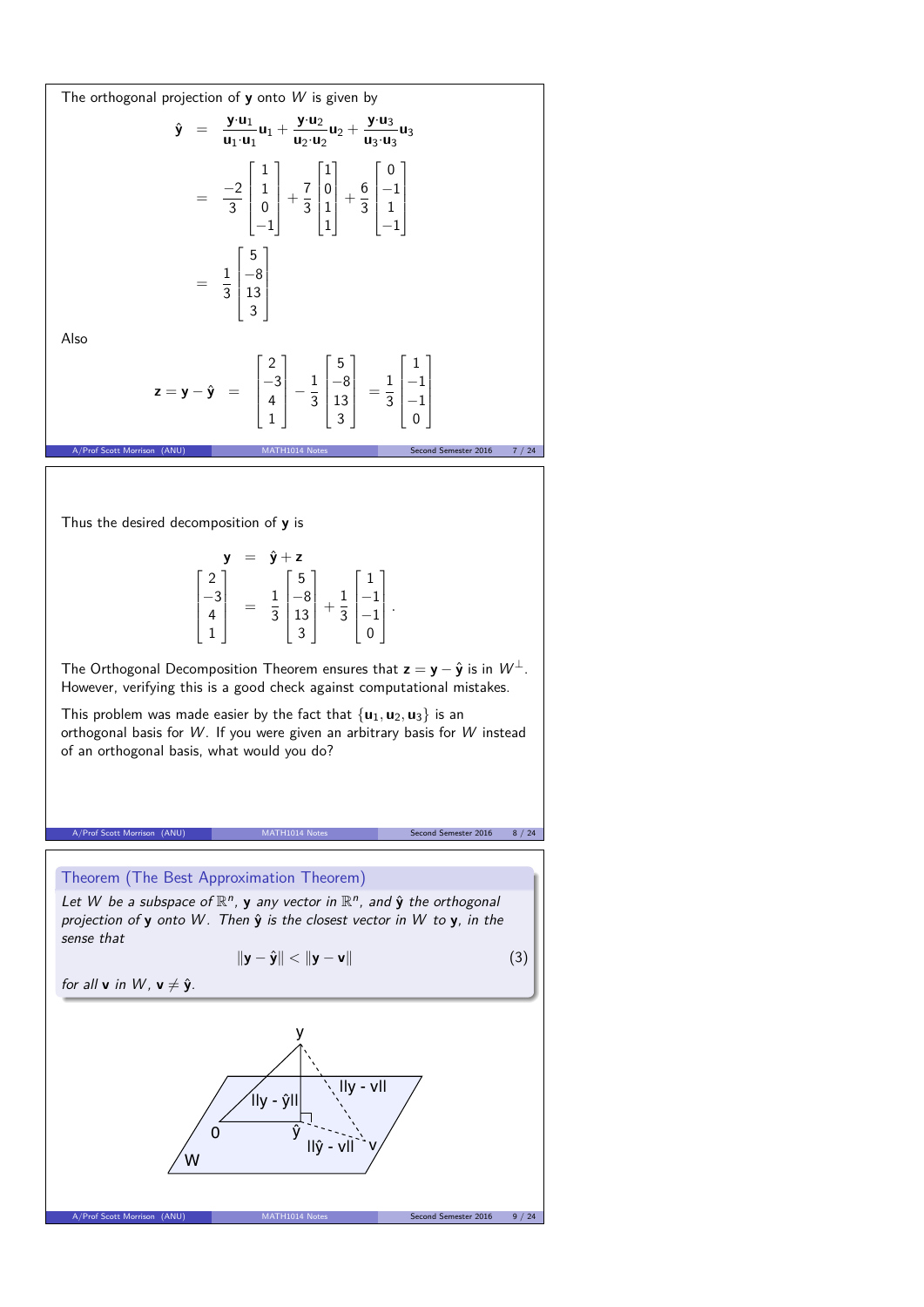#### Proof Let **v** be any vector in W,  $\mathbf{v} \neq \hat{\mathbf{y}}$ . Then  $\hat{\mathbf{y}} - \mathbf{v} \in W$ . By the Orthogonal Decomposition Theorem, **y** − **y**ˆ is orthogonal to W . In particular **y** − **y**ˆ is orthogonal to **y**ˆ − **v**. Since **y** − **v** =  $(y - \hat{y}) + (\hat{y} - v)$ the Pythagorean Theorem gives  $\|\mathbf{y} - \mathbf{v}\|^2 = \|\mathbf{y} - \hat{\mathbf{y}}\|^2 + \|\hat{\mathbf{y}} - \mathbf{v}\|^2.$ **Hence**  $||\mathbf{y} - \mathbf{v}||^2 > ||\mathbf{y} - \hat{\mathbf{y}}||^2$ .  $\Box$ A/Prof Scott Morrison (ANU) MATH1014 Notes Second Semester 2016 10 / 24 We can now define the distance from a vector **y** to a subspace  $W$  of  $\mathbb{R}^n$ . Definition Let W be a subspace of  $\mathbb{R}^n$  and let **y** be a vector in  $\mathbb{R}^n$ . The *distance* from **y** to W is ||**y** − **y**ˆ|| where  $\hat{y}$  is the orthogonal projection of y onto W. A/Prof Scott Morrison (ANU) MATH1014 Notes Second Semester 2016 11 / 24 Example 3 Consider the vectors  $\Gamma$ T.  $\Gamma$ Ī.  $\Gamma$ T. 3 1  $-4$  $-1$  $-2$ 1  $\overline{\phantom{a}}$  $\overline{\phantom{a}}$  $\overline{\phantom{a}}$  $\overline{\phantom{a}}$   $\overline{\phantom{a}}$  $y =$  $, u_1 =$  $, u_2 =$ *.* 1 −1 0 13 2 3 Find the closest vector to **y** in  $W =$  Span  $\{u_1, u_2\}$ .  $\hat{\mathbf{y}} = \frac{\mathbf{y} \cdot \mathbf{u}_1}{\mathbf{y} \cdot \mathbf{u}_1}$  $\frac{\mathbf{y} \cdot \mathbf{u}_1}{\mathbf{u}_1 \cdot \mathbf{u}_1} \mathbf{u}_1 + \frac{\mathbf{y} \cdot \mathbf{u}_2}{\mathbf{u}_2 \cdot \mathbf{u}_2}$  $\frac{J}{u_2 \cdot u_2}$ u<sub>2</sub>  $\Gamma$ T  $\Gamma$ T  $\Gamma$ T. 1  $-4$ −1  $=\frac{30}{10}$ −2  $+\frac{26}{26}$ 1  $-5$  $\overline{\phantom{a}}$  $\overline{\phantom{a}}$  $\overline{\phantom{a}}$   $\overline{\phantom{a}}$  $\parallel$ = *.* −1 0 −3 10 26 2 3 9  $\Gamma$ T.  $\lceil -1 \rceil$  $\lceil 4 \rceil$ 3  $-1$ |  $\vert$  –5 $\vert$  $|4|$  $\mathbf{I}$ **Therefore the distance from <b>y** to W is  $||\cdot|| = ||\cdot|| = ||\cdot|| || = |||| \cdot || = 8$ <br>A/Prof Scott Morrison (ANU) MATH1014 Notes Second Semester 2016 12 / 24 ┸ Ţ, J. Ľ  $|| \equiv ||$ <br>econd Sem Ţ, T  $\frac{|}{16} = \frac{8}{12}$ −  $\frac{1}{1}$ 1 T −<br>3−3<br>−3−3  $\overline{\mathbf{s}}$  $_{est}$ er:  $\cdot$  20

 $\frac{1}{2}$ 

Ξ

÷

 $\overline{\phantom{a}}$ 

 $\equiv$ 

Ξ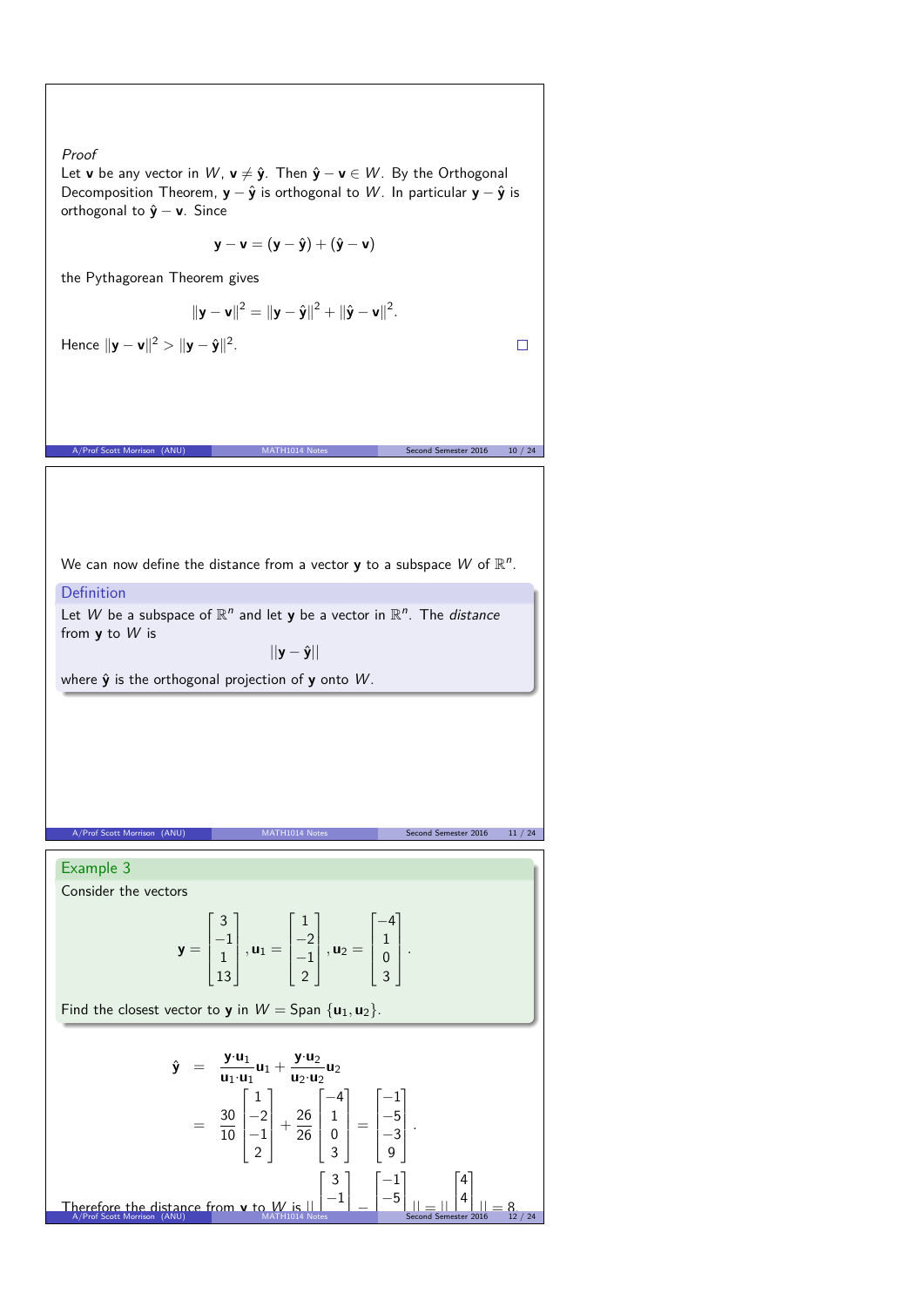### Theorem

If  $\{u_1, u_2, \ldots, u_p\}$  is an orthonormal basis for a subspace W of  $\mathbb{R}^n$ , then for all  $y$  in  $\mathbb{R}^n$  we have

$$
proj_W \mathbf{y} = (\mathbf{y} \cdot \mathbf{u}_1) \mathbf{u}_1 + (\mathbf{y} \cdot \mathbf{u}_2) \mathbf{u}_2 + \cdots + (\mathbf{y} \cdot \mathbf{u}_p) \mathbf{u}_p.
$$

This theorem is an easy consequence of the usual projection formula:

$$
\hat{\mathbf{y}} = \frac{\mathbf{y} \cdot \mathbf{u}_1}{\mathbf{u}_1 \cdot \mathbf{u}_1} \mathbf{u}_1 + \dots + \frac{\mathbf{y} \cdot \mathbf{u}_p}{\mathbf{u}_p \cdot \mathbf{u}_p} \mathbf{u}_p.
$$

When each  $\mathbf{u}_i$  is a unit vector, the denominators are all equal to  $1.$ 

## Theorem

If  $\{u_1, u_2, \ldots, u_p\}$  is an orthonormal basis for W and  $U = \begin{bmatrix} \mathbf{u}_1 & \mathbf{u}_2 & \dots & \mathbf{u}_p \end{bmatrix}$ , then for all **y** in  $\mathbb{R}^n$  we have

$$
\textit{proj}_W {\bf y} = U U^T {\bf y} \, .
$$

 $(4)$ 

The proof is a matrix calculation; see the posted slides for details. A/Prof Scott Morrison (ANU) MATH1014 Notes Second Semester 2016 13 / 24

Note that if U is a  $n \times p$  matrix with orthonormal columns, then we have  $U^T U = I_p$  (see Lay, Theorem 6 in Chapter 6). Thus we have

 $U^T U \mathbf{x} = I_p \mathbf{x} = \mathbf{x}$  for every **x** in  $\mathbb{R}^p$ 

$$
UU^T \mathbf{y} = \text{proj}_W \mathbf{y}
$$
 for every **y** in  $\mathbb{R}^n$ , where  $W = \text{Col } U$ .

**Note:** Pay attention to the sizes of the matrices involved here. Since U is  $n \times p$  we have that  $U^T$  is  $p \times n$ . Thus  $U^TU$  is a  $p \times p$  matrix, while  $UU^T$ is an  $n \times n$  matrix.

A/Prof Scott Morrison (ANU) MATH1014 Notes Second Semester 2016 14 / 24

The previous theorem shows that the function which sends **x** to its orthogonal projection onto W is a linear transformation. The kernel of this transformation is ...

...the set of all vectors orthogonal to W, i.e.,  $W^{\perp}$ .

The range is W itself.

The theorem also gives us a convenient way to find the closest vector to **x** in  $W$ : find an orthonormal basis for  $W$  and let  $U$  be the matrix whose columns are these basis vectors. Then mutitply  $x$  by  $UU^T$ .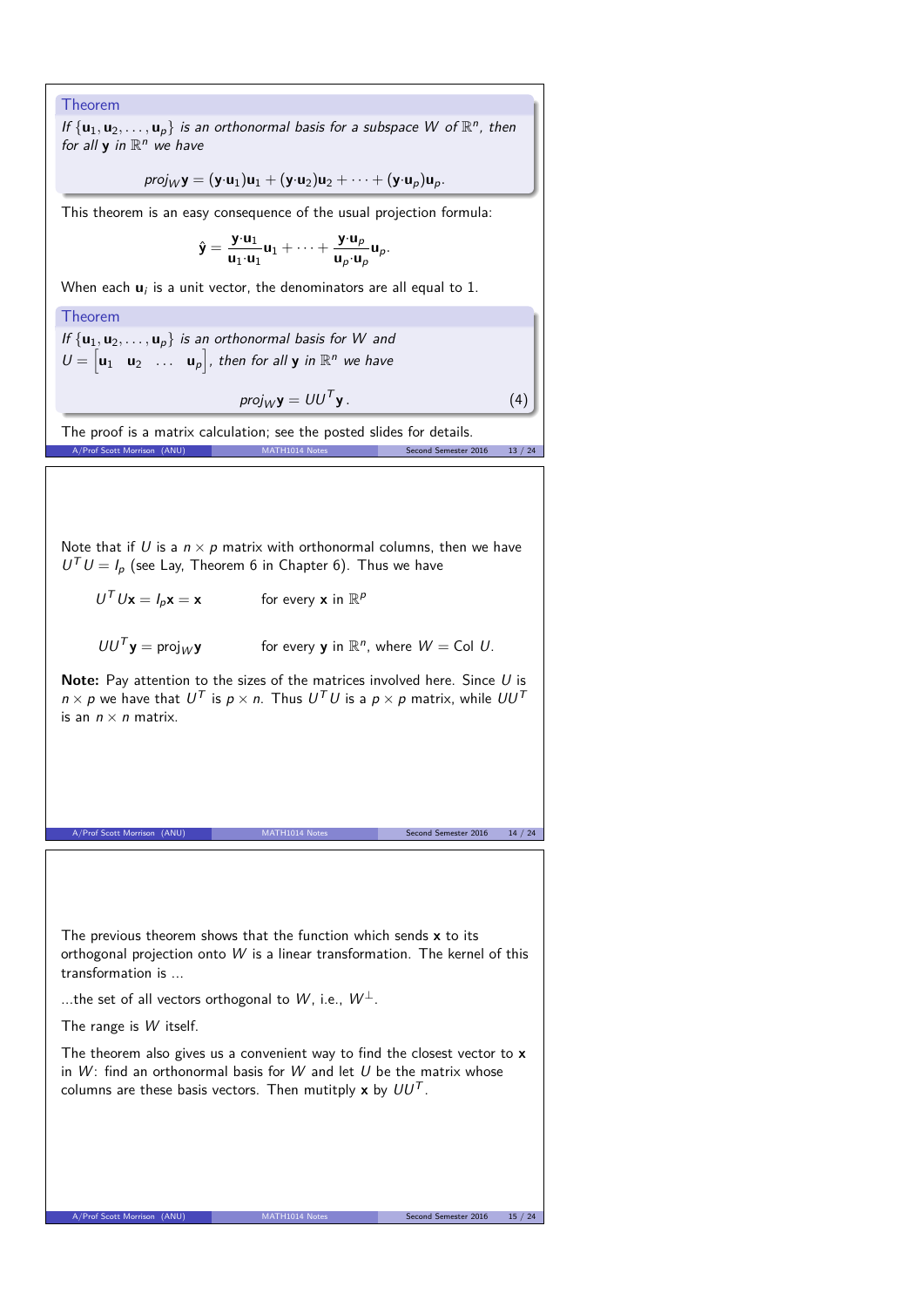#### **Examples** Example 4 Let  $W =$  Span  $\int$  $\mathcal{L}$  $\Gamma$  $\overline{\phantom{a}}$ 2 1 2 Ī. *,*  $\Gamma$  $\overline{1}$  $-2$ 2 1 T  $\mathbf{I}$  $\overline{1}$  $\mathbf{J}$ and let  $x =$  $\Gamma$  $\mathbf{r}$ 4 8 1 T.  $\vert$  . What is the closest vector to  $x$  in  $W$ ? Set  $\mathbf{u}_1 =$  $\Gamma$  $\frac{1}{2}$ 2*/*3 1*/*3 2*/*3 T  $\vert$ ,  $\mathbf{u}_2 =$  $\Gamma$  $\overline{1}$ −2*/*3 2*/*3 1*/*3 T  $\vert \cdot$  $U =$  $\Gamma$  $\frac{1}{2}$ 2*/*3 −2*/*3 1*/*3 2*/*3 2*/*3 1*/*3 T *.* MATH1014 Notes Second Semester 2016 16 / 24 We check that  $U^{\mathcal{T}}U=$  $\begin{bmatrix} 1 & 0 \\ 0 & 1 \end{bmatrix}$ , so U has orthonormal columns. The closest vector is proj $_W$ **x** =  $UU^T$ **x** =  $\frac{1}{0}$ 9  $\Gamma$  $\overline{\phantom{a}}$ 8 −2 2 −2 5 4 2 4 5 T  $\mathbb{I}$  $\Gamma$  $\begin{array}{c} \end{array}$ 4 8 1 T  $\vert$  =  $\Gamma$ Ť 2 4 5 T *.* We can also compute distance from x to W:  $\|\mathbf{x} - \text{proj}_{W}\mathbf{x}\| = \|$  $\Gamma$ ľ 4 8 1 T. ∣ −  $\Gamma$ Ť 2 4 5 T  $\parallel$   $\parallel$  =  $\parallel$  $\Gamma$  $\overline{ }$ 2 4  $-4$ T  $\| \|= 6.$ MATH1014 Notes Second Semester 2016 17 / 24 Because this example is about vectors in  $\mathbb{R}^3$ , so we could also use cross

products:

$$
\begin{bmatrix} 2 \\ 1 \\ 2 \end{bmatrix} \times \begin{bmatrix} -2 \\ 2 \\ 1 \end{bmatrix} = \begin{vmatrix} \mathbf{i} & \mathbf{j} & \mathbf{k} \\ 2 & 1 & 2 \\ -2 & 2 & 1 \end{vmatrix} = -3\mathbf{i} - 6\mathbf{j} + 6\mathbf{k} = \mathbf{n}
$$

gives a vector orthogonal to  $W$ , so the distance is the length of the projection of **x** onto **n**:

$$
\begin{bmatrix} 4 \\ 8 \\ 1 \end{bmatrix} \cdot \begin{bmatrix} -1/3 \\ -2/3 \\ 2/3 \end{bmatrix} = -6 \,,
$$

and the closest vector is

$$
\begin{bmatrix} 4 \\ 8 \\ 1 \end{bmatrix} + 6 \begin{bmatrix} -1/3 \\ -2/3 \\ 2/3 \end{bmatrix} = \begin{bmatrix} 2 \\ 4 \\ 5 \end{bmatrix}.
$$

A/Prof Scott Morrison (ANU) MATH1014 Notes Second Semester 2016 18 /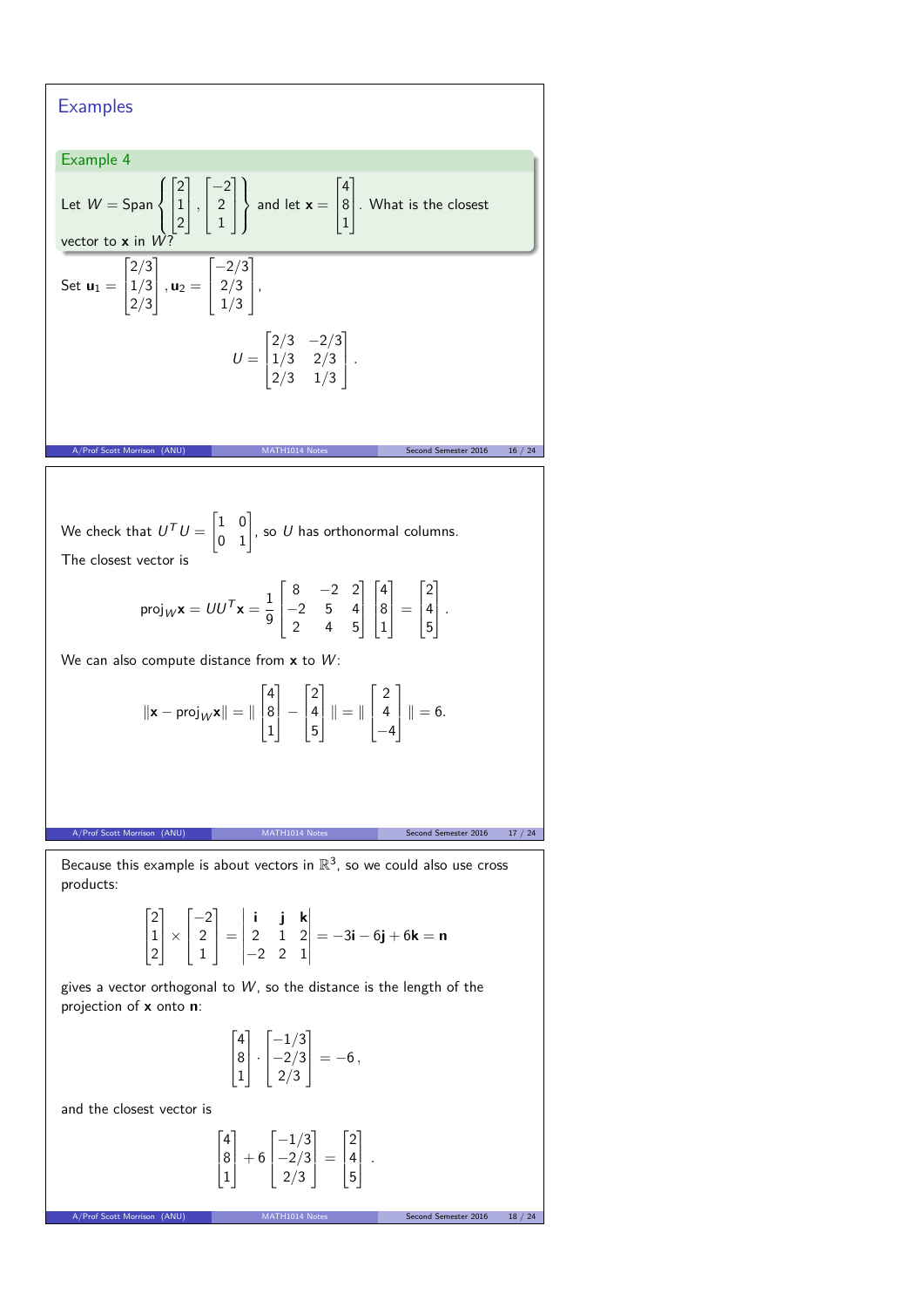